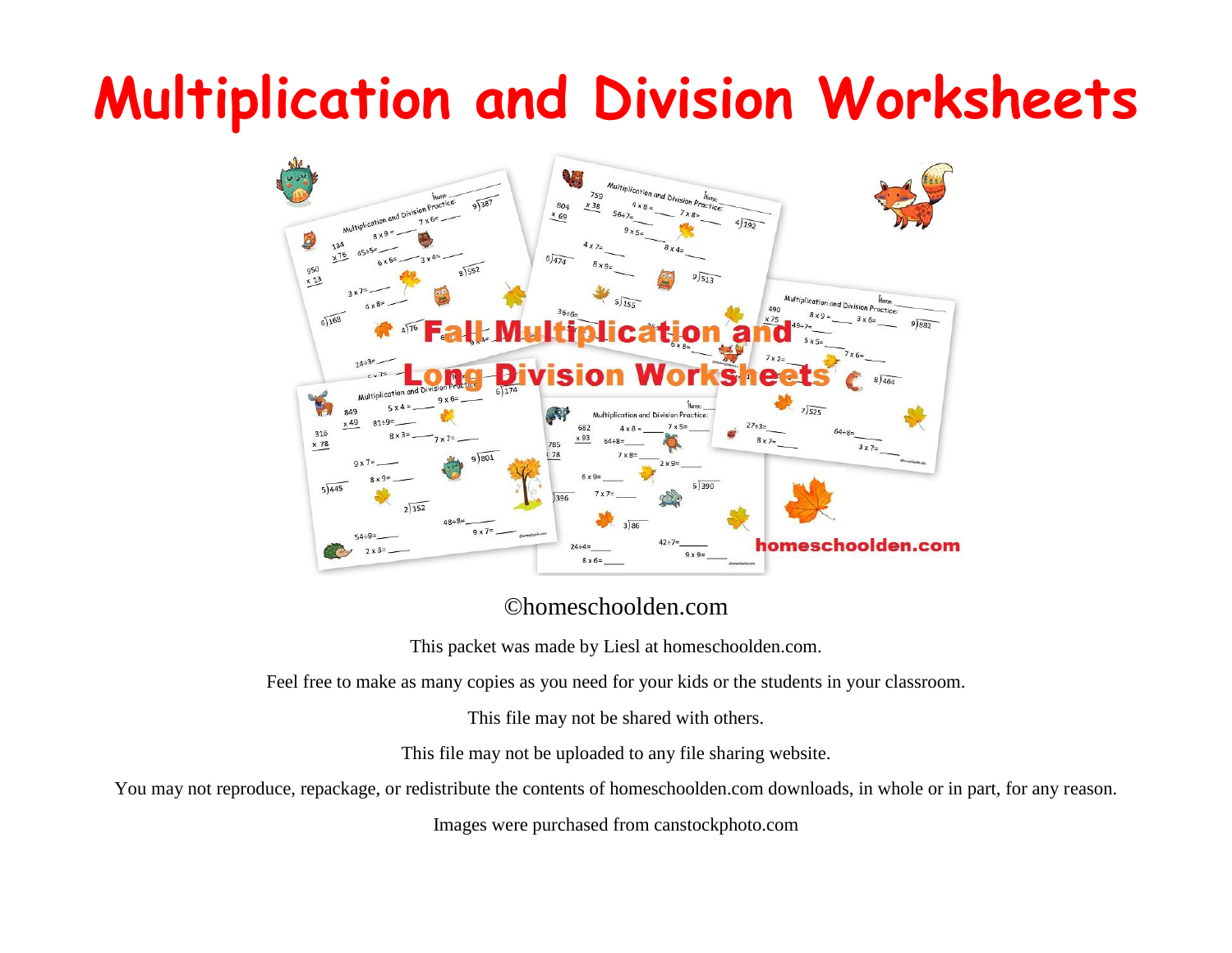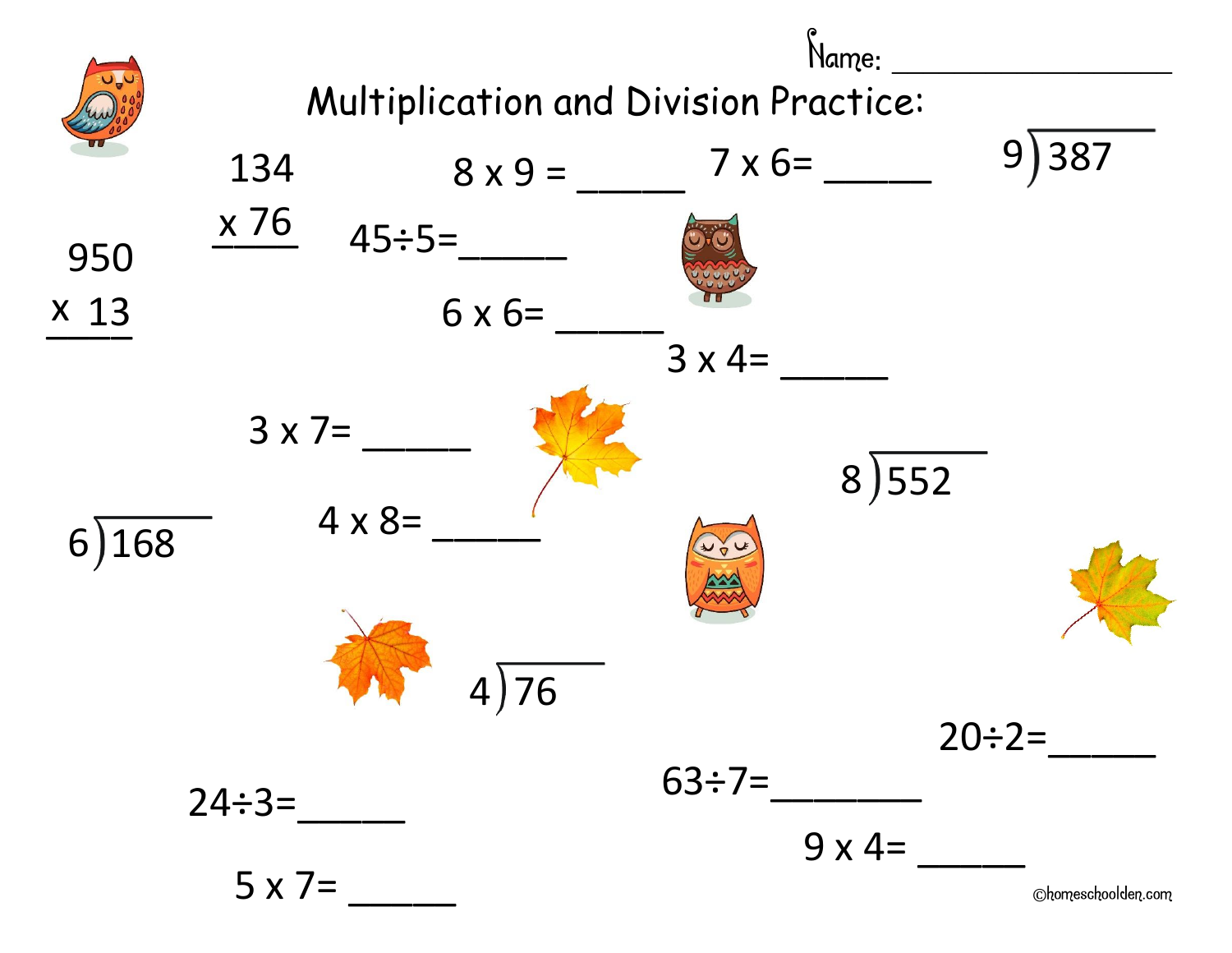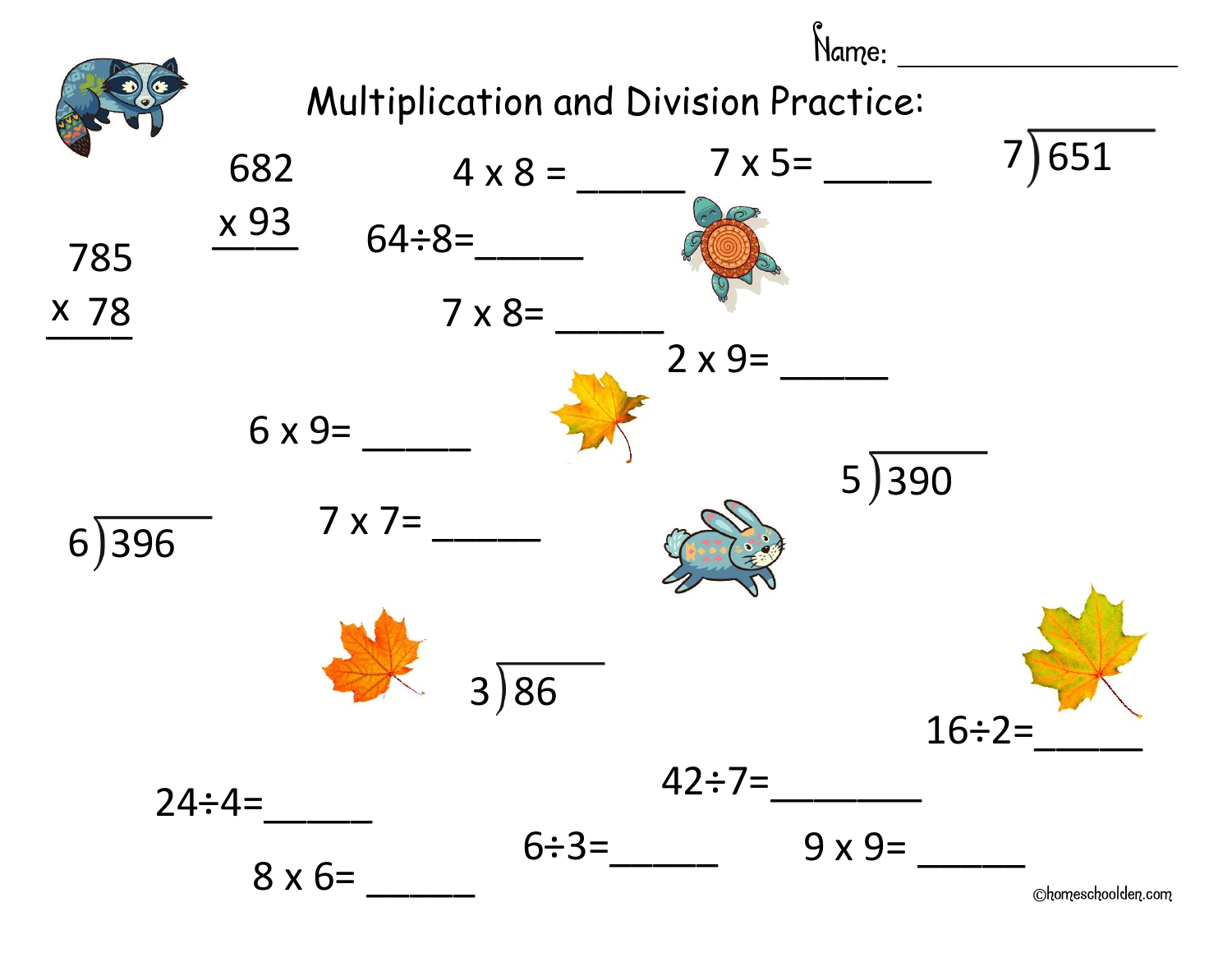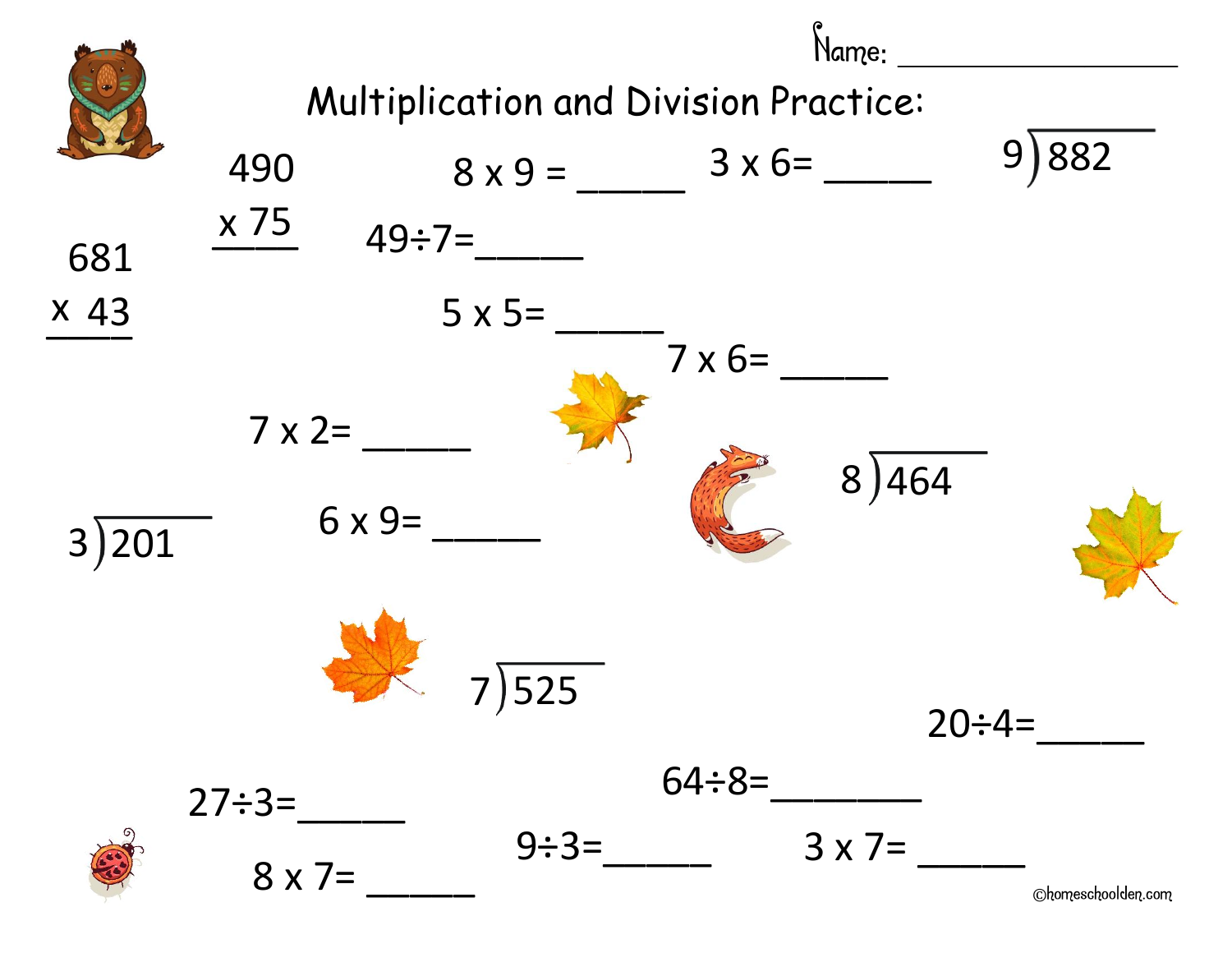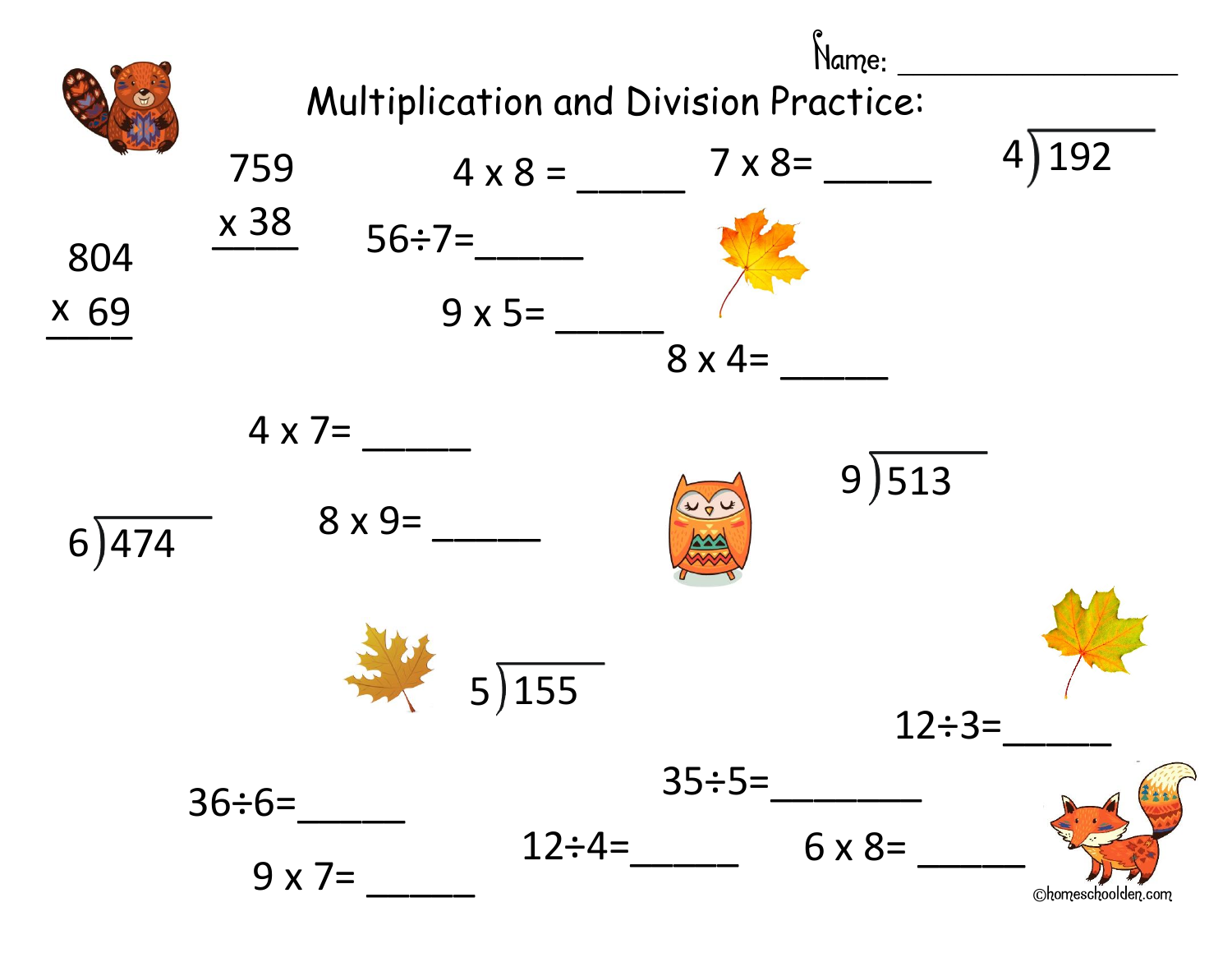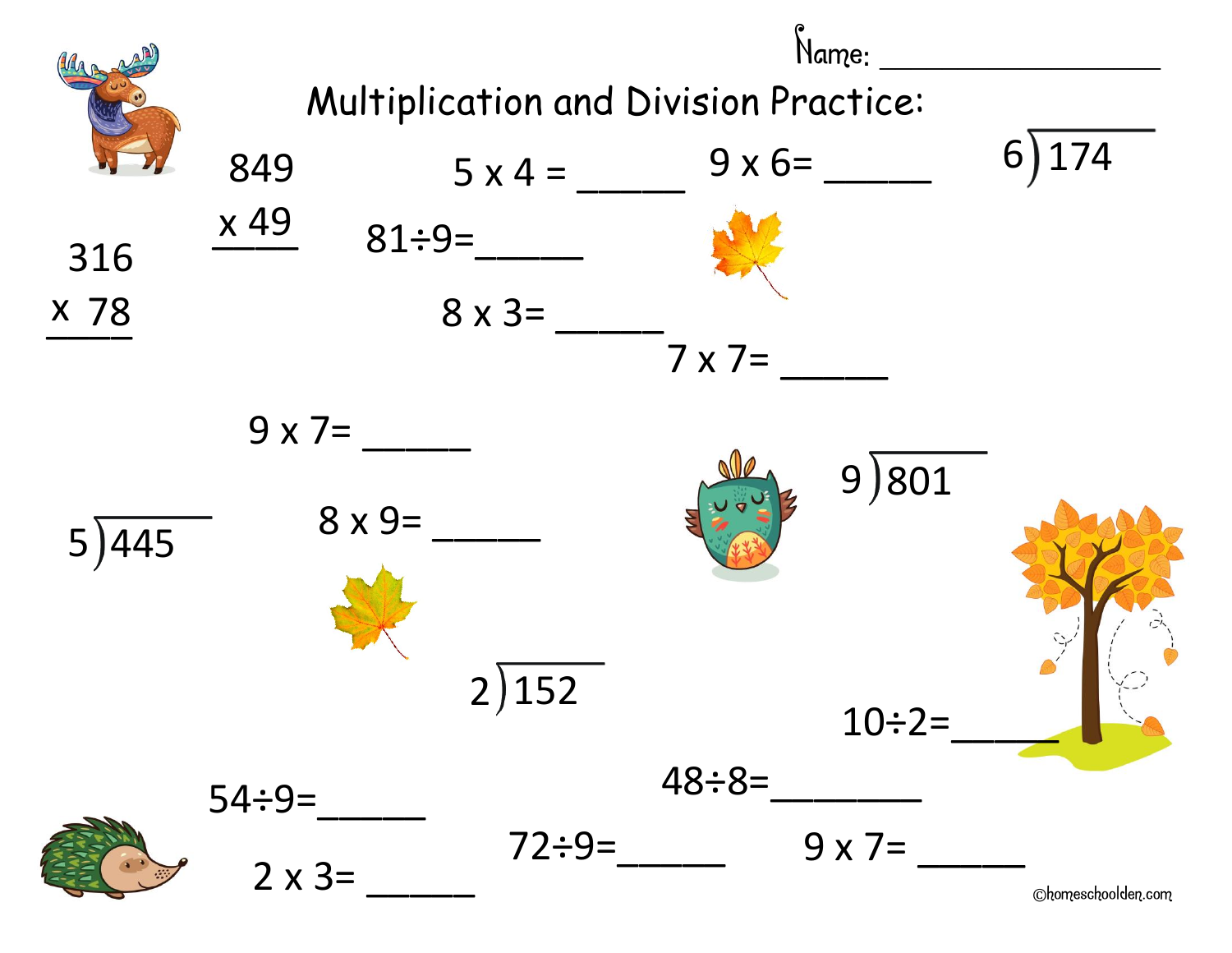| p. 2       | p. 4                | p.6        |
|------------|---------------------|------------|
| $4x19=76$  | 9x98=882            | $2x76=152$ |
| $6x28=168$ | $3x67=201$          | 9x89=801   |
| $9x43=387$ | $8x58=464$          | $6x29=174$ |
| 8x69=552   | $7x75=525$          | $5x89=445$ |
| p. 3       | p.5                 |            |
| 5x78=390   | $5 \times 31 = 155$ |            |
| 7×93=651   | $9x57=513$          |            |
| $3x86=258$ | $4x48=192$          |            |
|            |                     |            |